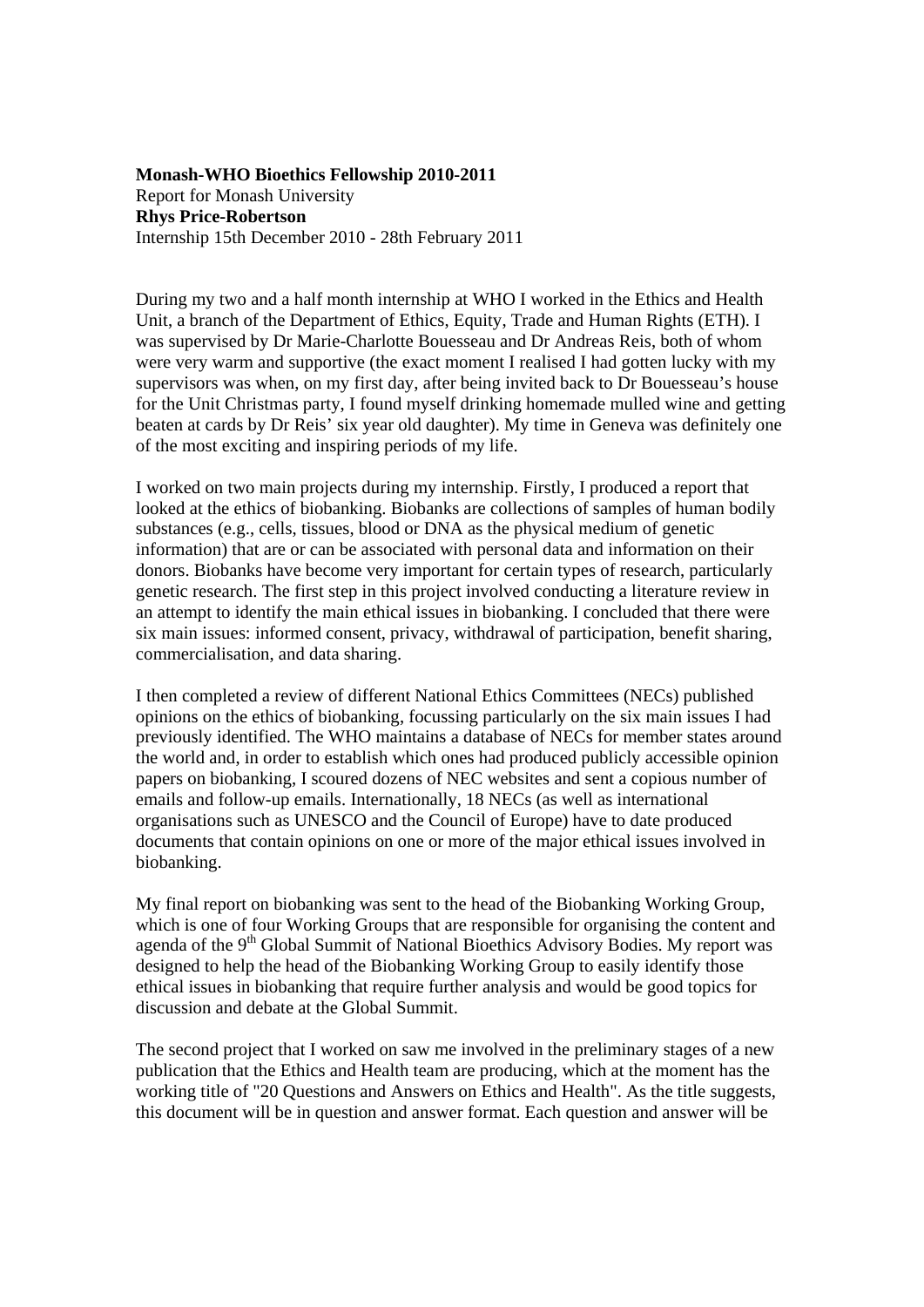roughly a page long, and will generally cover practical aspects of health ethics that are relevant to practitioners in the field (e.g., What is a valid informed consent process? What are the potential burdens of public health programs and research, and how can they be addressed? What is the relationship between ethics, human rights and the law? Is it ever justifiable to infringe moral considerations in the name of public health?). The document will be produced in collaboration with the WHO Collaborating Centers for Bioethics, who will each produce about three or four of the page long answers once the 20 questions have been decided upon. My task was to provide members of Collaborating Centers with information on this new paper, as well as a list of preliminary questions that Dr Bouesseau, Dr Reis, and myself developed. This was done in an attempt to elicit feedback on our preliminary questions, as well as to get ideas on other questions that members of the Collaborating Centers thought should be included in the document.

I found both of the projects that I worked on to be interesting and challenging, and I learned a great deal in the process of completing them. I knew very little about biobanks and nothing about the ethics of biobanking before I started work on that project, whereas now I could expound ad nauseum on the importance of biobanking or why "broad consent" is necessary if biobanks are to remain viable. I also greatly enjoyed learning about the ethics of public health and simply public health in general, which are both areas that I did not have a background in and wanted to learn more about.

Aside from the actual work, there was always a lot going on at WHO. I attended a number of very interesting lunch-time seminars. I saw a speech by the UN Secretary General, Ban Ki Moon. The WHO Director General, Margaret Chan, spent a morning with all of the interns (there were over one hundred when I was there), taking photos and fielding question. She was funny, fiery, and candid. I was invited to attend a Research Ethics Review Committee meeting (i.e., WHO's ethics committee), which, replete with privacy agreements, high-profile members, challenging research submissions, and heated debate, was one of the highlights of my internship. I also sat in on a couple of sessions of the annual Executive Board meeting. In these meetings delegates from every WHO member nation organise the objectives for the coming year and set the agenda of the upcoming World Health Assembly. It was quite amazing to sit in the stalls and use an earpiece to listen to real-time translations of the non-English speaking delegate's speeches—I felt like I was watching a movie. Speaking of movies, they were filming one at WHO while I was there! Steven Soderbergh was shooting some scenes with Marion Cotillard for the upcoming film *Contagion*. There was much excitement among the interns on that day, especially when the rumour spread that Matt Damon and Gwyneth Paltrow were in the building! There is never a dull moment at WHO.

Looking back at my time in Geneva, I can see that the most important thing that I took away from the experience was a strong sense of inspiration. I found working at WHO to be inspiring in two almost opposing ways: it was both humbling and confidence building. It was humbling (and slightly nerve wracking) to be at the epicentre of world public health; to work on agenda setting projects, to attend high profile meetings, to witness people at the top of their games, and to attend speeches by people I had only ever seen on the television. On the other hand, it was inspiring to realise that I could be capable of